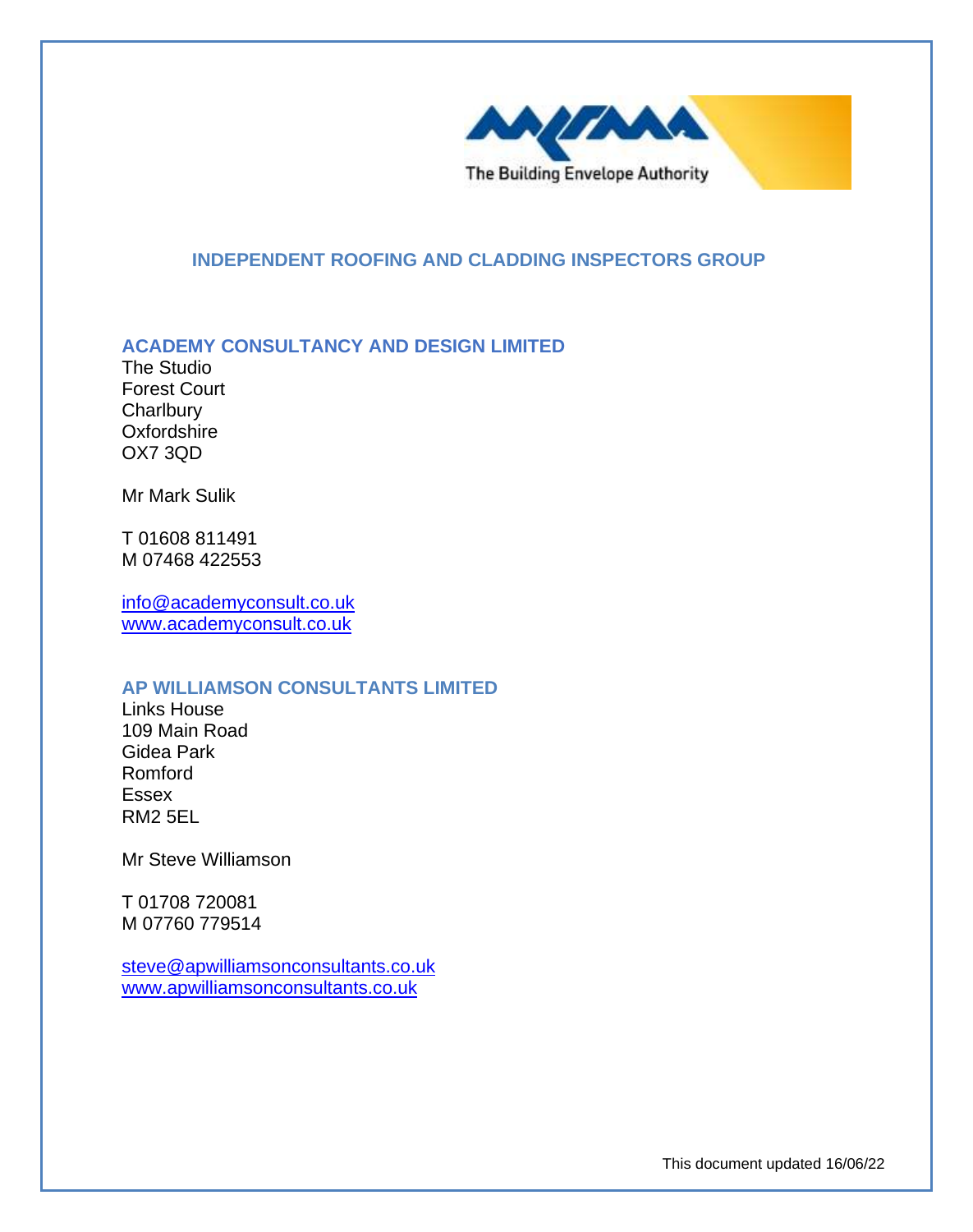# **AWM SURVEYORS LTD**

Express Group Building College Business Park Kearsley Road Ripon North Yorkshire HG4 2RN

Mr Nathan Fox/Mr Neil Barrett

T: 01765 647665 F: 01765 699061

[Nathan.fox@awmsurveyors.co.uk](mailto:Nathan.fox@awmsurveyors.co.uk) [Neil.barrett@awmsurveyors.co.uk](mailto:Neil.barrett@awmsurveyors.co.uk)

[info@awmsurveyors.co.uk](mailto:info@awmsurveyors.co.uk) [www.awmsurveyors.co.uk](http://www.awmsurveyors.co.uk/)

# **BARRY JACKSON ASSOCIATES LIMITED**

Chiltern House Business Centre 45 Station Road Henley on Thames RG9 1AT

Mr Barry Jackson

T 01491 845546 M 07774 249471

[admin@bj-assoc.co.uk](mailto:admin@bj-assoc.co.uk) [www.bj-assoc.co.uk](http://www.bj-assoc.co.uk/)

### **CAPITAL PROPERTY & CONSTRUCTION CONSULTANTS LTD**

Liberty Square 1230 -1232 High Road Whetstone N20 0LH

T 0203 653 0900

[info@capitalpcc.co.uk](mailto:info@capitalpcc.co.uk) [www.capitalpcc.co.uk](http://www.capitalpcc.co.uk/)

**- 2 -**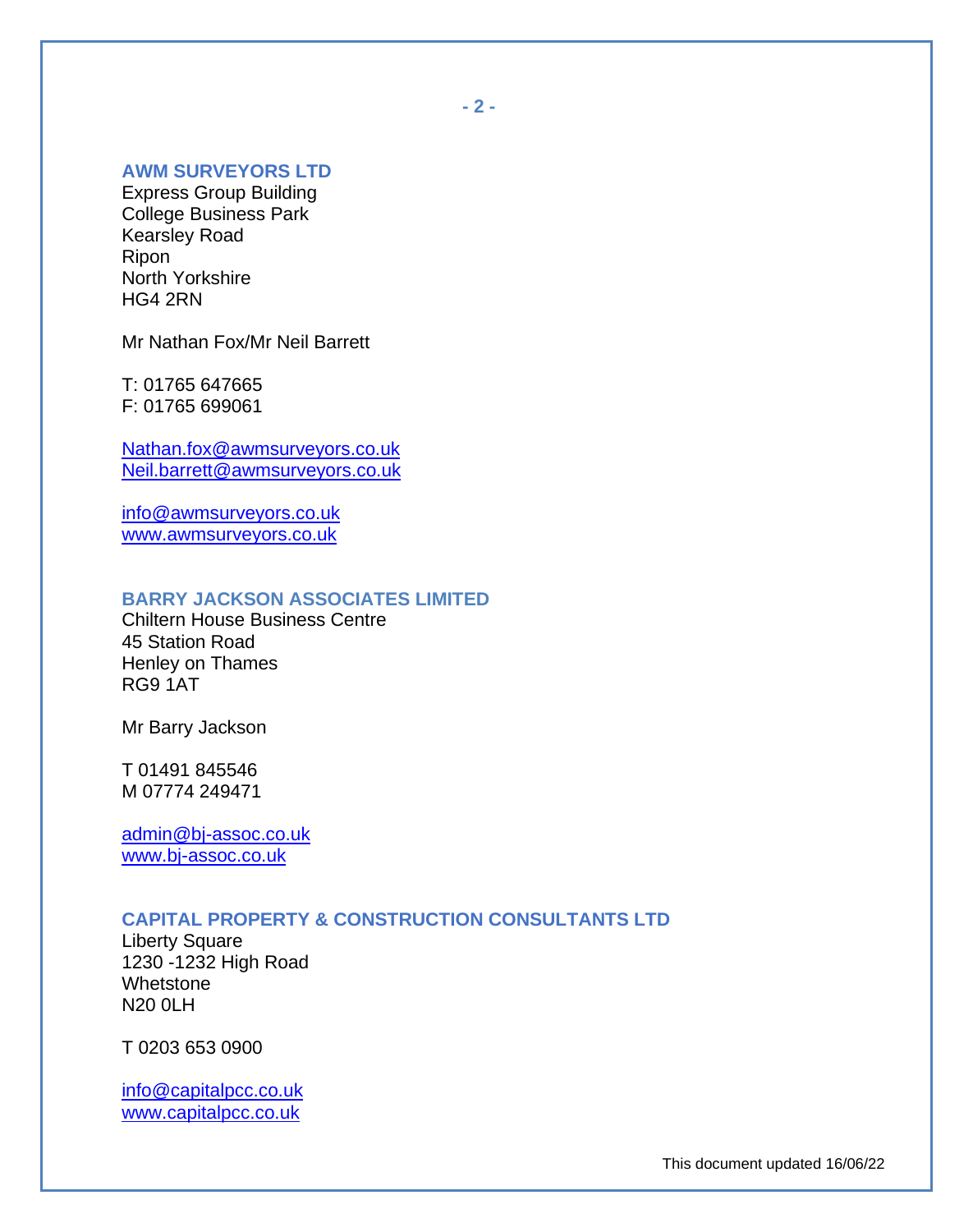#### **CHARNWOOD ROOFING ASSOCIATES**

8 Chambers Close Markfield **Leicestershire** LE6 9NB

Mr Spencer Jones

M 07875 516989

[info@charnwoodroofing.com](mailto:info@charnwoodroofing.com) [www.charnwoodroofing.com](http://www.charnwoodroofing.com/)

## **CNB CONSULTANTS LIMITED**

1 Hazel Close Thorpe Marriott **Norwich** Norfolk NR8 6YE

Mr Chris Bussens

T 01603 261657 F 01603 261657 M 07708 887202

[chris@cnbconsultants.co.uk](mailto:chris@cnbconsultants.co.uk) [www.cnbconsultants.com](http://www.cnbconsultants.com/)

#### **COMMERCIAL PROPERTY SURVEYS LTD**

Unit 3 Radway Industrial Estate Radway Road Solihull West Midlands B90 4NR

Mr David Carter

T 0121 711 7110

[dave@buildingsurveys.com](mailto:dave@buildingsurveys.com) [www.buildingsurveys.com](http://www.buildingsurveys.com/)

This document updated 16/06/22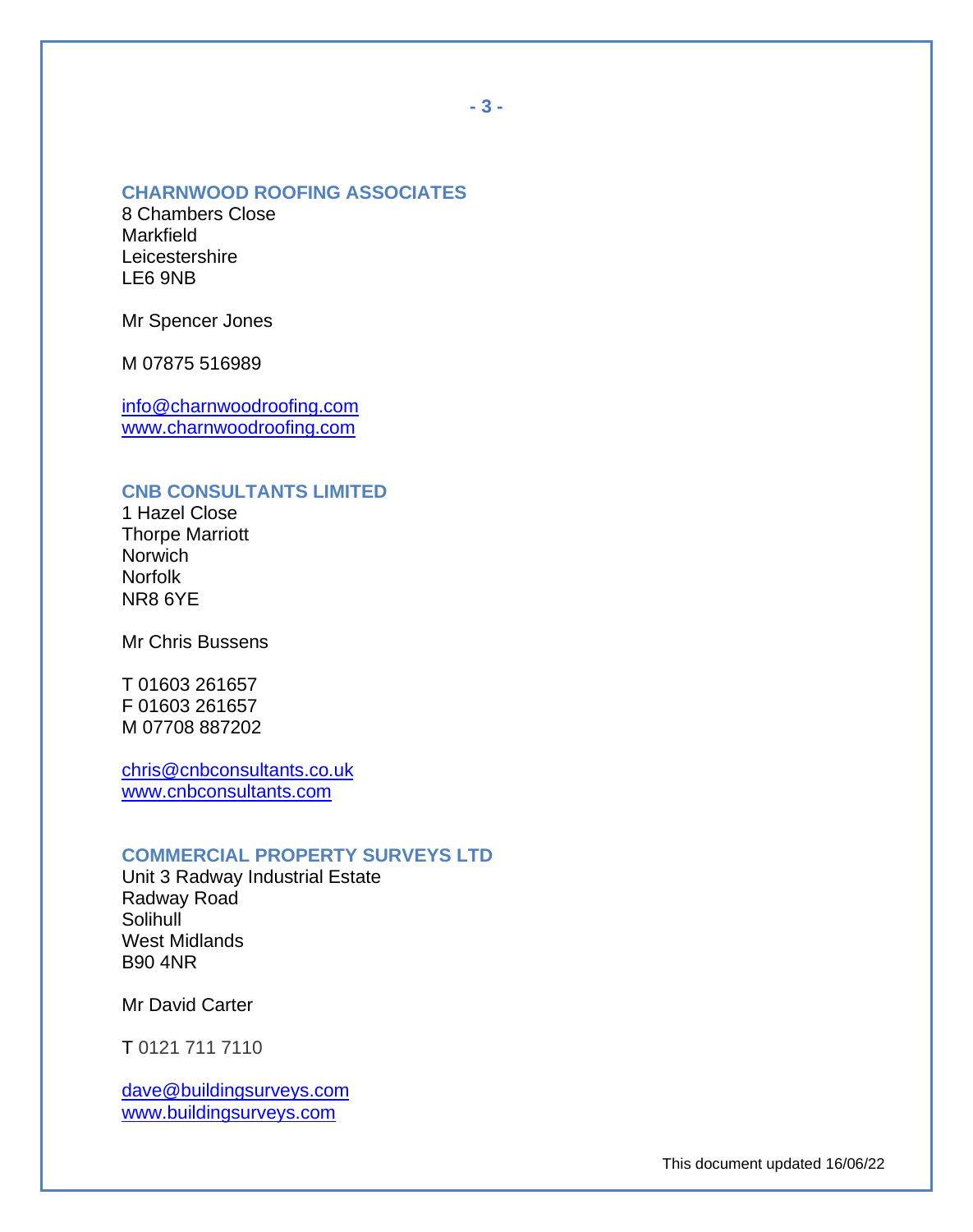## **MICHAEL KILBEY ASSOCIATES LTD**

Unit 19 Chiltern Business Centre 63-65 Woodside Road Amersham **Bucks** HP6 6AA

Mr Guy Kilbey

T 01494 723365

[guy@mkaconsultants.co.uk](mailto:guy@mkaconsultants.co.uk) [www.mkaconsultants.co.uk](http://www.mkaconsultants.co.uk/)

# **RJC (UK) LTD**

Mews Place The Street Hatfield Peveril Essex CM3 2EH

Mr Russell Allen

T 01245 380870

[admin@rjcuk.com](mailto:admin@rjcuk.com) [www.rjcuk.com](http://www.rjcuk.com/)

# **RSK ENVIRONMENT LTD**

Building Sciences Division Abbey Park Humber Road **Coventry** CV3 4AQ

Mr Nick Selves

T 024 7650 5600 F 024 7650 1417 M 07814 027184

[nselves@rsk.co.uk](mailto:nselves@rsk.co.uk) [www.rsk.co.uk](http://www.rsk.co.uk/)